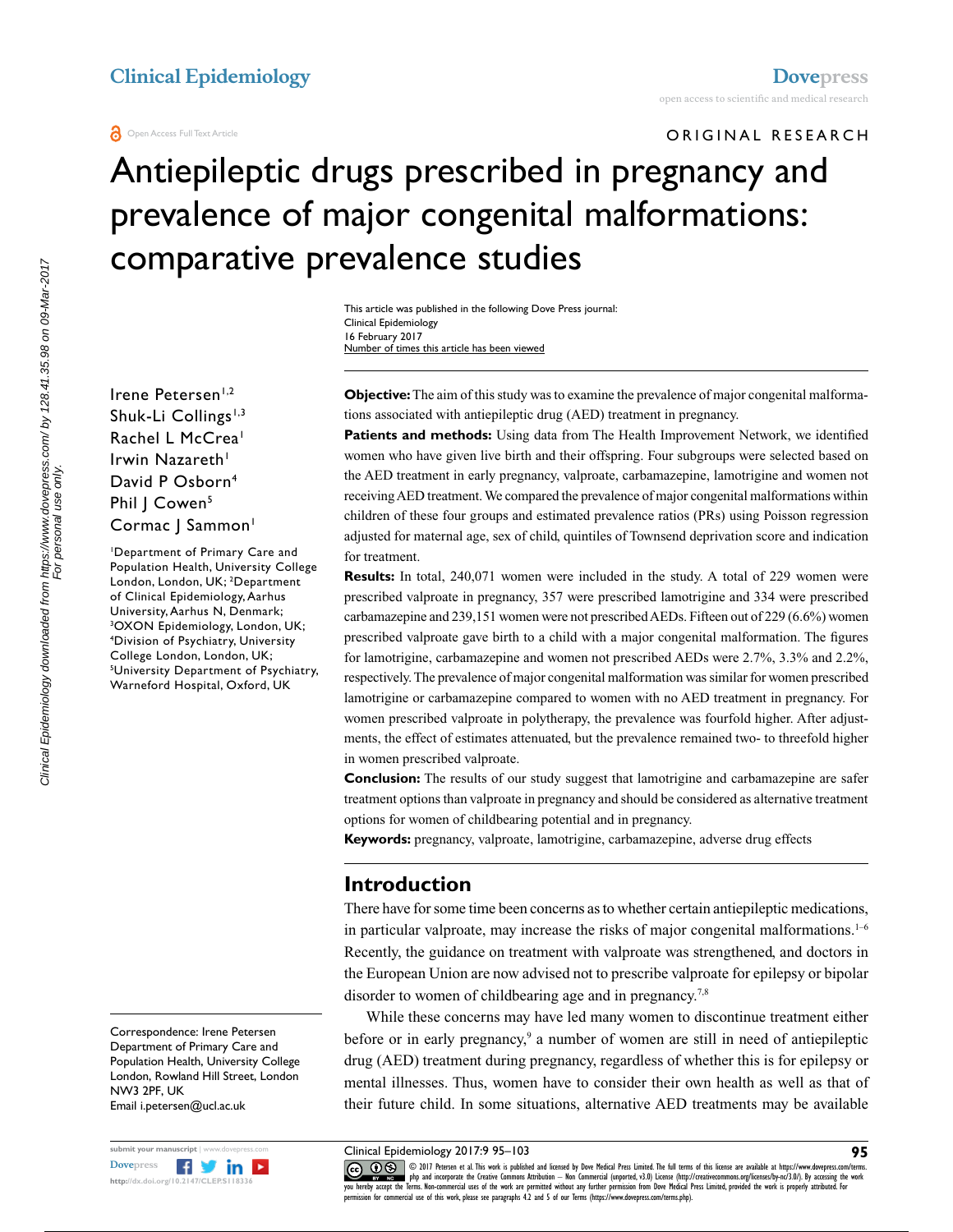for women of childbearing potential, but often evidence and guidance remain conflicting in terms of the safety of specific drugs.5,6,10–15

Our objective was to estimate and contrast the prevalence of major congenital malformations for the three most commonly used AED treatments, valproate, lamotrigine and carbamazepine9,16 during pregnancy in order to examine whether the latter two drugs provide a safer alternative to valproate treatment in pregnancy.

# **Patients and methods**

We used data from The Health Improvement Network (THIN), a large primary care database that provides anonymized longitudinal general practice (family practice) data on patients' clinical and prescribing records and includes data from ~6% of the UK population. Diagnoses and symptoms are recorded by practice staff using Read codes, a hierarchical coding system of >100,000 codes.17,18 The Read code system can be mapped to International Classification of Diseases, 10th revision, but in addition the Read codes include a number of symptom and administrative codes.<sup>18</sup> Information on weight, height, smoking habits, history of alcohol and illicit drug problems as well as antenatal care and birth details are also recorded. Prescriptions are issued electronically via the general practice computer systems. In addition, the database holds individual patient-level information about year of birth (birth months for individuals younger than 15 years of age), date of registration, dates of death and transfer out of the practice. There is also a household identifier, which is the same for individuals who live in the same household.

Over 98% of the UK population are registered with a general practitioner (GP, family doctor), $19$  and the database is broadly representative of the UK population.20,21 However, Blak et al<sup>20</sup> demonstrated that THIN contained slightly more patients who lived in the most affluent areas. While antenatal care is often shared between general practice staff and midwives, the GP remains responsible for women's general medical care during pregnancy, including prescribing medicines.

In this study, we utilized data from January 1, 1995, or when general practices met data quality standards<sup>21-23</sup> and up to December 31, 2014, or when practices stopped contributing data to THIN.

Within THIN, we identified a group of pregnant women who gave live birth. These women were identified based on the recorded date of delivery; antenatal records, postnatal care records; the first day of last menstrual period (LMP) and the estimated delivery dates (EDD). A very small proportion (1%) of the pregnant women were identified from LMP and

antenatal records alone. We subsequently linked the pregnant women's clinical records to those of the children with the same household identifier if they were registered with the same general practice within 6 months after the children were born. Start of pregnancy was defined as the first day of LMP or 280 days before delivery if no records suggested a different duration of pregnancy. The sample was then restricted to one randomly chosen pregnancy per woman as pregnancies in the same woman may not be independent. We have used a similar approach in other studies on drug safety in pregnancy.9,16,24,25

#### Treatment groups

We identified four treatment groups based on the type of AED treatment prescribed 31–105 days after the start of the pregnancy (which covers the critical period for many major congenital malformations):26 valproate, carbamazepine, lamotrigine, as well as a group of women not prescribed AED, which contained women with no records of AED treatment in the pregnancy or 28 days prior to LMP. Women who received polytherapy (i.e., more than one AED), which included valproate, were considered to belong to the valproate group and women who received polytherapy, which included carbamazepine and lamotrigine, were considered to belong to the carbamazepine group. This was done in order to make the groups mutually exclusive.

#### Outcome

All diagnostic codes for congenital malformations in the records of children linked to the pregnant women were identified using codes from the Read code chapter starting with P (congenital anomalies).18 Those diagnostic codes relating to major congenital malformations were then identified in consultation with a GP (IN) and in accordance with the EUROCAT guide.<sup>27</sup>

# **Covariates**

We extracted information from the women's electronic health records on age at delivery, calendar year of delivery, obesity, illicit drug use, alcohol problem and smoking status. As illicit drug use, alcohol problems and smoking status are often only recorded once, we considered records made up to 3 years before LMP or in pregnancy. For obesity, we considered individuals with a record of obesity or a body mass index of  $≥30$  kg/m<sup>2</sup>, which was recorded in the year before the LMP, but not in pregnancy. Information on the sex of the linked children was also extracted. We also considered treatments with other psychotropic medications including antipsychotics, antidepressants and anxiolytics, but in our initial investigations of the data we found no associations with these treatments and major congenital malformations.

**96**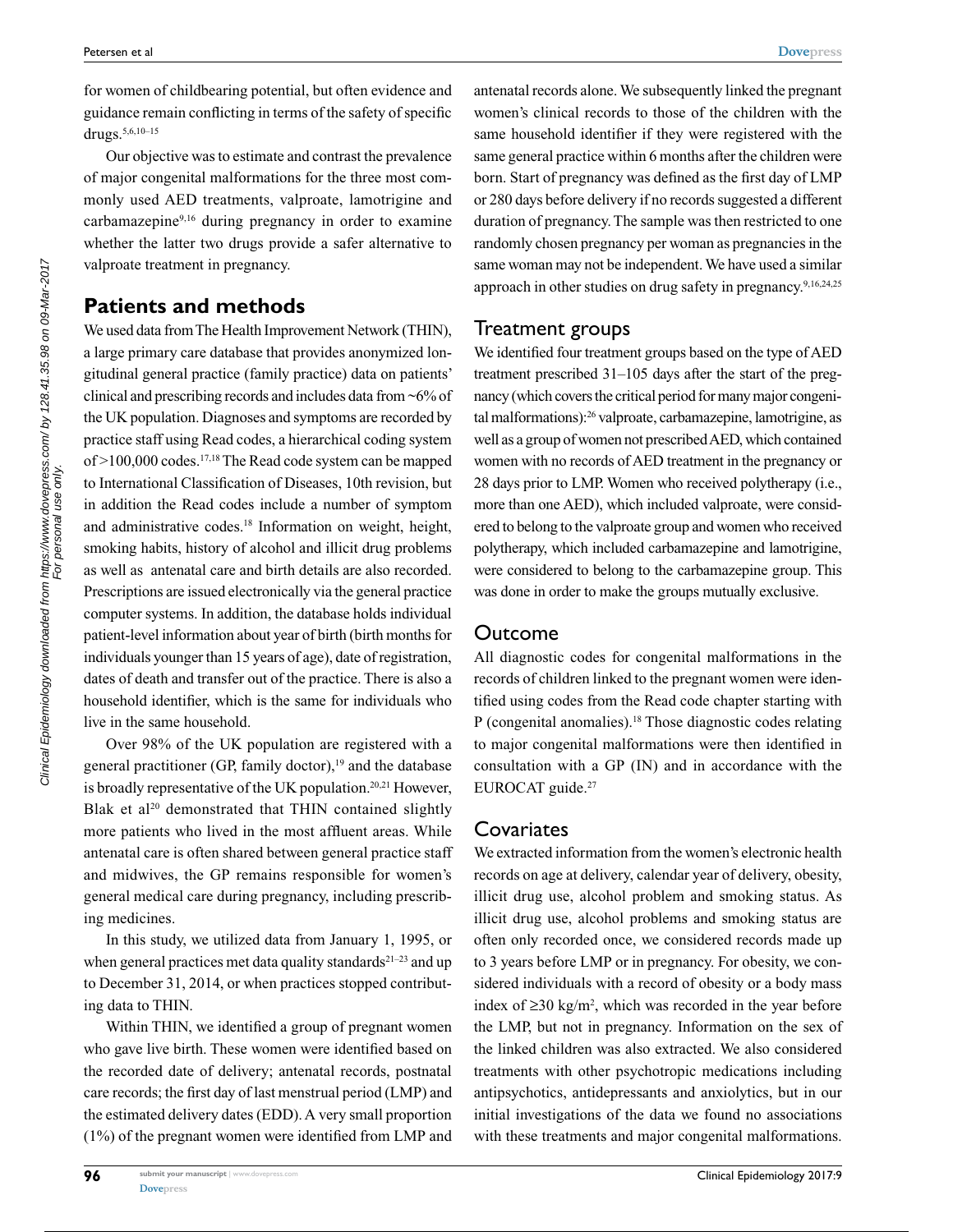This is supported by previous research in THIN on these treatments.24,28,29 Therefore, we decided to exclude these treatments as potential confounders.

# Data analysis

We tabulated the characteristics of the pregnant women treated with valproate, lamotrigine and carbamazepine and the pregnant women not treated with AEDs. We then calculated the prevalence of major congenital malformations in each treatment group as the number of children with a record of major congenital malformations divided by the total number of children in each of the four groups.

Poisson regression was used to estimate relative prevalence ratios (PRs) comparing the prevalence of major congenital malformations in the children of women in various treatment groups. Estimates of PRs were adjusted for maternal age, sex of child, quintiles of Townsend deprivation score and indication for treatment (which were associated with the outcomes in the univariate analysis).

As a sensitivity analysis, we restricted the samples to those women with a record of epilepsy and repeated the abovementioned analyses.

All data analyses were performed in Stata 14.1.

# **Ethics**

The scheme for THIN to obtain and provide anonymous patient data was approved by the National Health Service South-East Multicenter Research Ethics Committee (MREC) in 2002, and scientific approval for this study was obtained from Cedigem Strategic Data Medical Research's Scientific Review Committee. As data was anonymized informed consent was not required.

## **Results**

In total, 240,071 pregnancies were included in the study. There were 229 women prescribed valproate in early pregnancy, 334 prescribed carbamazepine, 357 prescribed lamotrigine and 239,151 not prescribed AEDs (Table 1). The

**Table 1** Characteristics of women in the four treatment cohorts

| <b>Characteristics</b>              | Treatment status in first trimester |      |                         |      |                |                |                              |      |  |
|-------------------------------------|-------------------------------------|------|-------------------------|------|----------------|----------------|------------------------------|------|--|
|                                     | Valproate                           |      | Carbamazepine           |      | Lamotrigine    |                | <b>Not treated with AEDs</b> |      |  |
|                                     | n                                   | $\%$ | n                       | $\%$ | n              | %              | n                            | $\%$ |  |
| Total                               | 229                                 | 100  | 334                     | 100  | 357            | 100            | 239,151                      | 100  |  |
| Age (years)                         |                                     |      |                         |      |                |                |                              |      |  |
| Mean (SD)                           | 30(5.6)                             | -    | 31(5.5)<br>-            |      | 30(5.3)<br>-   |                | 31(5.9)<br>$\qquad \qquad -$ |      |  |
| $12 - 19$                           | $\overline{7}$                      | 3.1  | $\overline{\mathbf{4}}$ | 1.2  | 4              | 3.9            | 9,048                        | 3.8  |  |
| $20 - 29$                           | 94                                  | 41   | 113                     | 33.8 | 147            | 41.2           | 89,162                       | 37.3 |  |
| $30 - 39$                           | 117                                 | 51.1 | 196                     | 58.7 | 188            | 52.7           | 128,333                      | 53.7 |  |
| $40 - 49$                           | П                                   | 4.8  | 21                      | 6.3  | 8              | 2.2            | 12,608                       | 5.3  |  |
| Year of delivery                    |                                     |      |                         |      |                |                |                              |      |  |
| 1995-1999                           | 34                                  | 14.8 | 47                      | 4.1  | $\overline{7}$ | $\overline{2}$ | 18,626                       | 7.8  |  |
| 2000-2004                           | 65                                  | 28.4 | 98                      | 29.3 | 50             | 4              | 59,706                       | 25   |  |
| 2005-2009                           | 78                                  | 34.1 | 106                     | 31.7 | 154            | 43.1           | 86,303                       | 36.1 |  |
| 2010-2014                           | 52                                  | 22.7 | 83                      | 24.9 | 146            | 40.9           | 74,516                       | 31.2 |  |
| Lifestyle variables                 |                                     |      |                         |      |                |                |                              |      |  |
| Obesity                             | 25                                  | 10.9 | 35                      | 10.5 | 38             | 10.6           | 14,697                       | 6.1  |  |
| Illicit drug use                    | 9                                   | 3.9  | $\mathbf{H}$            | 3.3  | 5              | 1.4            | 1,560                        | 0.7  |  |
| Alcohol problems                    | 3                                   | 1.3  | 5                       | 1.5  | 4              | 1.1            | 1,252                        | 0.5  |  |
| Smoker                              | 69                                  | 30.1 | 63                      | 18.9 | 82             | 23             | 47,069                       | 19.7 |  |
| <b>Townsend score</b>               |                                     |      |                         |      |                |                |                              |      |  |
| L                                   | 31                                  | 13.5 | 71                      | 21.3 | 65             | 18.2           | 54,674                       | 22.9 |  |
| 2                                   | 29                                  | 12.7 | 59                      | 17.7 | 67             | 18.8           | 46,081                       | 19.3 |  |
| 3                                   | 38                                  | 16.6 | 73                      | 21.9 | 66             | 18.5           | 48,922                       | 20.5 |  |
| 4                                   | 66                                  | 28.8 | 58                      | 17.4 | 79             | 22.1           | 45,599                       | 19.1 |  |
| 5                                   | 55                                  | 24   | 63                      | 18.9 | 62             | 17.4           | 33,739                       | 4.1  |  |
| Missing                             | 10                                  | 4.4  | $\overline{10}$         | 3    | 18             | 5              | 10,136                       | 4.2  |  |
| <b>Indication</b>                   |                                     |      |                         |      |                |                |                              |      |  |
| Unknown indication                  | 8                                   | 3.5  | 17                      | 5.1  | 7              | $\overline{2}$ | 219,849                      | 91.9 |  |
| Severe mental illness or depression | 4                                   | 6.1  | 9                       | 5.7  | 6              | 1.7            | 16,458                       | 6.9  |  |
| Epilepsy                            | 207                                 | 90.4 | 298                     | 89.2 | 344            | 96.4           | 2,844                        | 1.2  |  |
| <b>Child characteristics</b>        |                                     |      |                         |      |                |                |                              |      |  |
| Male                                | 111                                 | 48.5 | 186                     | 55.7 | 180            | 50.4           | 122,091                      | 51.1 |  |

**Abbreviations:** AEDs, antiepileptic drugs; SD, standard deviation.

**[Dovepress](www.dovepress.com)**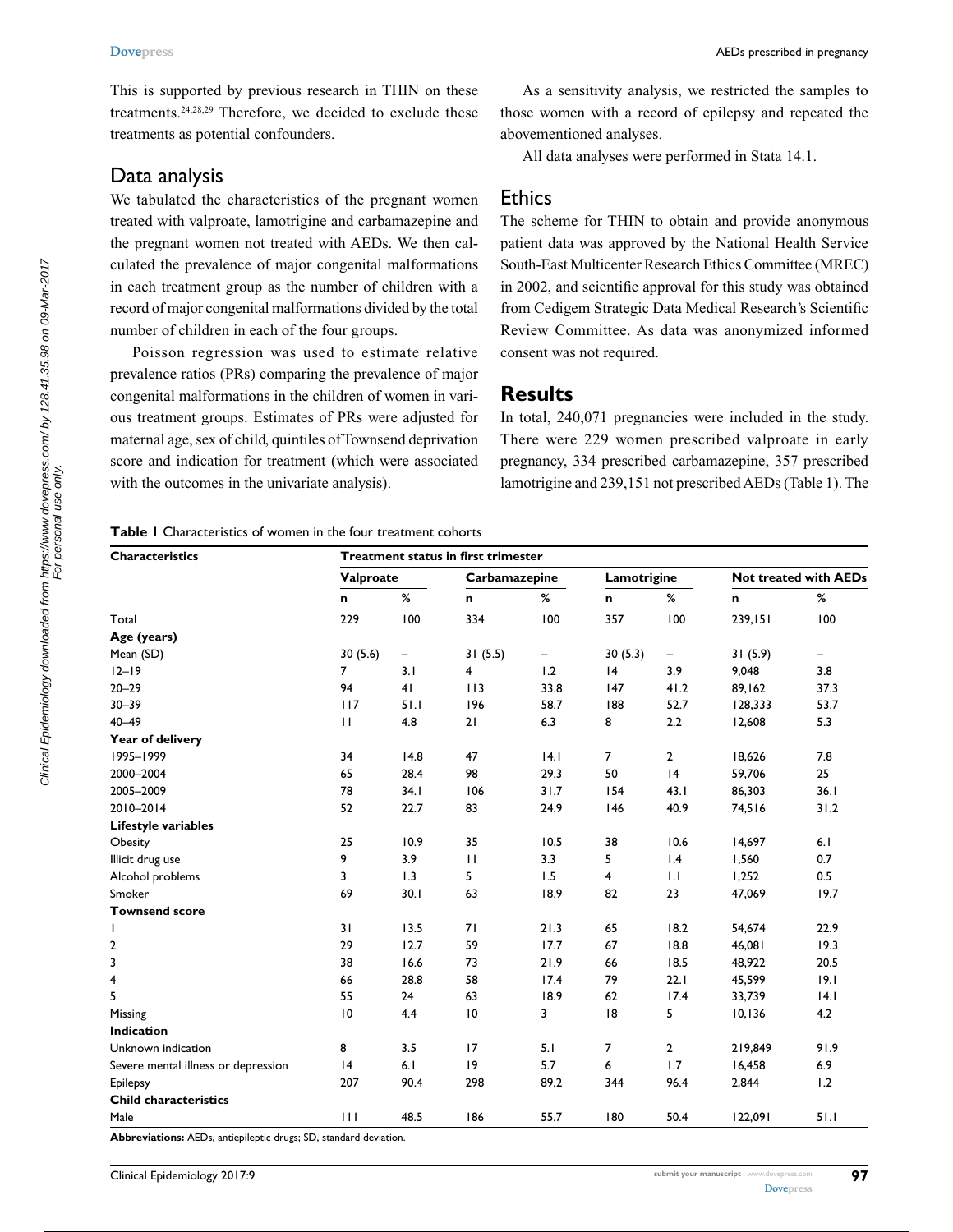mean age of women prescribed valproate and lamotrigine was 30 years compared to 31 years in women not prescribed AEDs and women prescribed carbamazepine. For valproate and carbamazepine, 90% had a record of epilepsy and 6% had a record of severe mental illnesses (schizophrenia or bipolar disorder) or depression, while 96% of the women prescribed lamotrigine had a record of epilepsy and 2% had a record of severe mental illnesses or depression (Table 1). A larger proportion of women prescribed valproate, carbamazepine and lamotrigine had records of illicit drug use (1.4%–3.9%), alcohol problems  $(1.1\% - 1.5\%)$  and obesity  $(10.5\% - 10.9\%)$ than women not prescribed AED treatment (Table 1). More women among the valproate treatment group were smokers (30%) than the other groups (19%–23%). Fewer boys than girls (48.5%) were born to women who were treated with valproate, whereas more boys than girls were born to women prescribed carbamazepine (55.7%) or lamotrigine (50.4%) and women not prescribed AEDs (51.1%; Table 1). The commonest major congenital malformations were cardiovascular malformations including ventricular septal defect and atrial septal defect. Other common malformations include hypospadias and cleft palate (Table S1).

Fifteen (6.6%) women prescribed valproate in pregnancy gave birth to a child with a major congenital malformation in comparison to eleven (3.3%) women prescribed carbamazepine and ten (2.8%) women prescribed lamotrigine and 5,315 (2.2%) of women not prescribed AEDs. Finally, five (9.4%) women prescribed valproate in polytherapy gave birth to a child with a major congenital malformation.

There was no increased prevalence of major congenital malformation among children of women prescribed carbamazepine or lamotrigine in comparison to women not receiving AEDs (Table 2). In contrast, children of women prescribed valproate in pregnancy had a nearly threefold increased prevalence of major congenital malformation in comparison to women not receiving AEDs. For women prescribed valproate in polytherapy, the prevalence was fourfold higher (Table 2). After adjustments for maternal age, indication for treatment, social deprivation and sex of child, the prevalence associated with valproate attenuated, but was still two to threefold higher in women prescribed valproate (all valproate vs not treated with AED: adjusted PR  $[PR_{adi}]$  2.19; 95% confidence interval (CI): 1.32–3.64; polytherapy valproate vs not treated with AED: PR<sub>adj</sub> 2.98; 95% CI: 1.29–6.88; Table 2). Although the prevalence of obesity, illicit drug use, alcohol problems and smoking varied among the four treatment groups, there were no associations between these and the prevalence of major congenital malformations.

A direct comparison between children of women prescribed valproate and women prescribed lamotrigine/carbamazepine revealed that the adjusted prevalence was twofold higher for valproate (PR<sub>adi</sub> 2.33; 95% CI: 1.21–4.50; Table 2).

Restricting the samples to individuals with a record of epilepsy provided similar estimates of prevalence and PRs to the primary analyses (Table 3).

#### **Discussion**

The results of our study suggest that the prevalence of major congenital malformations among children of women treated with carbamazepine or lamotrigine was comparable to the prevalence in women not treated with AEDs. However, we found a two- to threefold increased prevalence of major congenital malformations among children of women treated with valproate in pregnancy compared to children of women not prescribed AEDs. Similar increased prevalence was observed when comparisons were made between children of women treated with valproate and carbamazepine or lamotrigine. Finally, the prevalence of major congenital malformation

| Table 2 Prevalence and results from unadjusted and adjusted analyses of PRs and 95% CIs of MCM |  |  |  |  |  |
|------------------------------------------------------------------------------------------------|--|--|--|--|--|
|------------------------------------------------------------------------------------------------|--|--|--|--|--|

| <b>Comparisons made</b>   | Total (N) | MCM(n) | Prevalence per           | $PR_{\text{unadj}}$ | 95% CI          | $PR_{\text{adj}}^*$ | 95% CI          |
|---------------------------|-----------|--------|--------------------------|---------------------|-----------------|---------------------|-----------------|
| between                   |           |        | 100 live births (95% CI) |                     |                 |                     |                 |
| No AED                    | 239.151   | 5,315  | $2.22(2.16-2.28)$        |                     | -               |                     |                 |
| Valproate                 | 229       | 15     | $6.55(3.71 - 10.57)$     | 2.95                | $(1.81 - 4.81)$ | 2.19                | $(1.32 - 3.64)$ |
| No AED                    | 239,151   | 5,315  | $2.22(2.16-2.28)$        |                     |                 |                     |                 |
| Valproate polytherapy     | 53        | 5      | $9.43(3.13 - 20.66)$     | 4.24                | $(1.86 - 9.69)$ | 2.98                | $(1.29 - 6.88)$ |
| No AED                    | 239,151   | 5,315  | $2.22(2.16-2.28)$        |                     |                 |                     |                 |
| Valproate monotherapy     | 176       | 10     | $5.68(2.76 - 10.20)$     | 2.56                | $(1.40 - 4.67)$ | 1.94                | $(1.05 - 3.61)$ |
| No AED                    | 239,151   | 5,315  | $2.22(2.16-2.28)$        |                     |                 |                     |                 |
| Carbamazepine             | 334       | п      | $3.29$ (1.66-5.82)       | I.48                | $(0.80 - 2.74)$ | 1.09                | $(0.57 - 2.09)$ |
| No AED                    | 239,151   | 5,315  | $2.22(2.16-2.28)$        |                     |                 |                     |                 |
| Lamotrigine               | 357       | 10     | 2.80 (1.35-5.09)         | 1.26                | $(0.69 - 2.31)$ | 0.95                | $(0.51 - 1.79)$ |
| Lamotrigine/carbamazepine | 691       | 21     | $3.04$ (1.89-4.61)       |                     |                 |                     |                 |
| Valproate                 | 229       | 15     | $6.55(3.71 - 10.57)$     | 2.16                | $(1.15 - 4.04)$ | 2.33                | $(1.21 - 4.50)$ |

**Note:** \*Adjusted analyses include adjustments for maternal age, sex of child, quintiles of Townsend deprivation score and indication for treatment. Abbreviations: PR, prevalence ratio; CI, confidence interval; PR<sub>unad</sub>, unadjusted PR; PR<sub>ad</sub>, adjusted PR; AEDs, antiepileptic drugs; MCM, major congenital malformations.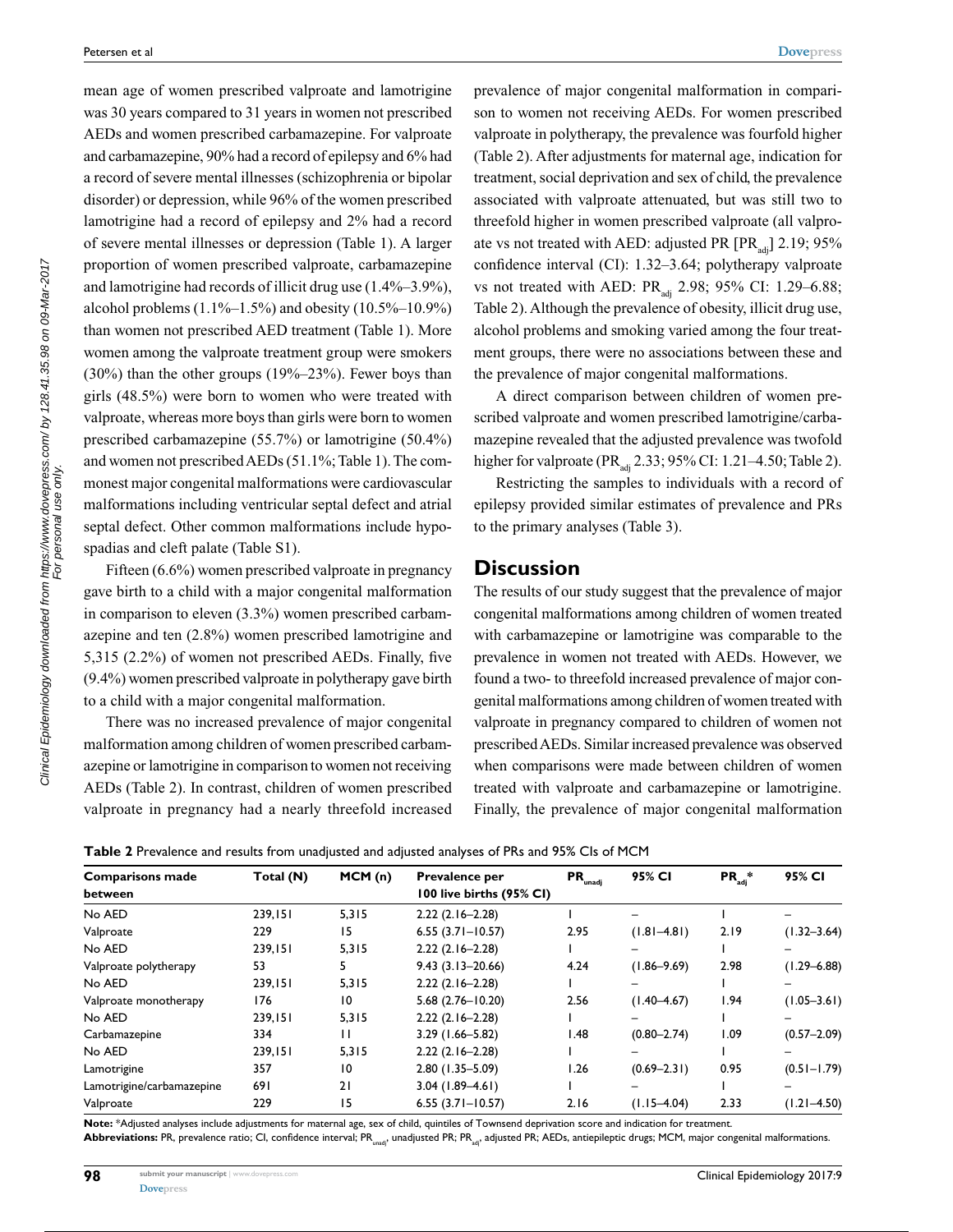**Table 3** Prevalence and results from unadjusted and adjusted analyses of PRs and 95% CI of MCM in children of women with a record of epilepsy

| <b>Comparisons made</b><br>between | Total (N) | MCM(n)          | Prevalence per 100<br>live births (95% CI) | $PR_{\text{unadj}}$ | 95% CI          | $PR_{\text{adj}}$ | 95% CI          |
|------------------------------------|-----------|-----------------|--------------------------------------------|---------------------|-----------------|-------------------|-----------------|
| No AED                             | 2.844     | 86              | $3.02(2.42 - 3.73)$                        |                     |                 |                   |                 |
| Valproate                          | 207       | 15              | $7.25(4.06 - 11.95)$                       | 2.40                | $(1.38 - 4.14)$ | 2.33              | $(1.34 - 4.04)$ |
| No AED                             | 2,844     | 86              | $3.02(2.42 - 3.73)$                        |                     |                 |                   |                 |
| Valproate polytherapy              | 50        | 5               | $10.00(3.25 - 23.33)$                      | 3.31                | $(1.34 - 8.15)$ | 2.81              | $(1.13 - 7.01)$ |
| No AED                             | 2.844     | 86              | $3.02(2.42 - 3.73)$                        |                     |                 |                   |                 |
| Valproate monotherapy              | 157       | $\overline{10}$ | $6.37(3.05 - 11.71)$                       | 2.11                | $(1.09 - 4.05)$ | 2.14              | $(1.11 - 4.13)$ |
| No AED                             | 2.844     | 86              | $3.02(2.42 - 3.73)$                        |                     |                 |                   |                 |
| Carbamazepine                      | 298       | 10              | $3.36(1.61 - 6.17)$                        | 1.11                | $(0.58 - 2.14)$ | 1.09              | $(0.56 - 2.10)$ |
| No AED                             | 2.844     | 86              | $3.02(2.42 - 3.73)$                        |                     |                 |                   |                 |
| Lamotrigine                        | 344       | 9               | $2.61(1.20-4.97)$                          | 0.87                | $(0.44 - 1.72)$ | 0.88              | $(0.44 - 1.75)$ |
| Lamotrigine/carbamazepine          | 642       | 19              | $2.96(1.78 - 4.62)$                        |                     |                 |                   |                 |
| Valproate                          | 207       | 15              | $7.25(4.06 - 11.95)$                       | 2.59                | $(1.24 - 4.82)$ | 2.65              | $(1.32 - 5.30)$ |

Abbreviations: PR, prevalence ratio; CI, confidence interval; PR<sub>unadi</sub>, unadjusted PR; PR<sub>ad</sub>, adjusted PR; MCM, major congenital malformations; AEDs, antiepileptic drugs.

was higher among children of women who were treated with valproate as polytherapy compared to monotherapy.

Our findings are in line with previous studies on valproate demonstrating an increased prevalence of congenital malformations associated with valproate treatment in pregnancy, in particular, for those who received valproate in polytherapy.<sup>3,4</sup> A recent systematic review suggests the prevalence of major congenital malformations among children of women receiving valproate in monotherapy was as high as 10.93% (95% CI: 8.91 to  $13.13$ ,<sup>6</sup> somewhat higher than our estimates for valproate monotherapy (5.68%; 95% CI: 2.76 to 10.20). The same review highlights, however, that there may be a dose effect associated with valproate treatment.<sup>6</sup>

Our estimates of major congenital malformations among children of women receiving lamotrigine (2.80%; 95% CI: 1.35 to 5.09) were similar to the pooled estimate from seven studies (2.31%; 95% CI: 1.87 to 2.78).<sup>6</sup> Mølgaard-Nielsen and Hviid<sup>13</sup> examined the overall risks associated with the use of newer AEDs in pregnancy using data from Danish population registries and found that major birth defects were diagnosed in 38 of 1,019 infants (3.7%) exposed to lamotrigine during the first trimester, but the prevalence was not elevated compared to women not treated with AEDs (adjusted prevalence odds ratios, 1.18; 95% CI: 0.83 to 1.68). Similar observations were made by Cunnington et al<sup>10</sup> based on the data from the International Lamotrigine Pregnancy Registry. However, there has been some debate as to whether lamotrigine exposure in pregnancy is associated with orofacial malformations, due to conflicting evidence.5,6,30,31

For carbamazepine, a large systematic review identified a prevalence of congenital malformations of 3.3% (95% CI: 2.7 to  $(4.2)$ ,<sup>11</sup> remarkably similar to our findings. Another systematic review found a slightly higher prevalence of 4.93% (95% CI: 3.84 to 6.16), once they took into account variations between studies.<sup>6</sup> Jentink et al<sup>11</sup> suggested an elevated prevalence of spina bifida in children born to women treated with carbamazepine compared to women not treated with AEDs during pregnancy, but the prevalence associated with carbamazepine was only one-fifth relative to valproate treatment. Other studies have suggested associations between carbamazepine and orofacial malformations, but insufficient data are available to refute or confirm increased prevalence of these specific malformations in children of women treated with carbamazepine.<sup>6</sup>

While we could not identify a difference in the prevalence of major congenital malformations between children of women treated with carbamazepine and lamotrigine, Weston et al's<sup>6</sup> meta-analysis suggested that major congenital malformation is between 1% and 2% higher in children of women receiving carbamazepine compared to children of women receiving lamotrigine. However, the prevalence of major congenital malformations for both carbamazepine and lamotrigine was substantially lower than that for valproate.<sup>6</sup>

We found that the prevalence of major congenital malformations did not vary substantially for lifestyle characteristics such as smoking, alcohol problems, obesity and illicit drug use. However, it is possible that the impact of these characteristics is more specific. For example, previous studies have documented significant associations between obesity and prevalence of congenital heart anomalies.<sup>24,32</sup> Petersen et al<sup>24</sup> also demonstrated associations between history of alcohol problems, illicit drug use and congenital heart anomalies.

## Strength and limitations

The strength of this study is that it includes information from a large group of pregnant women and their offspring where information on drug treatment and pregnancy outcomes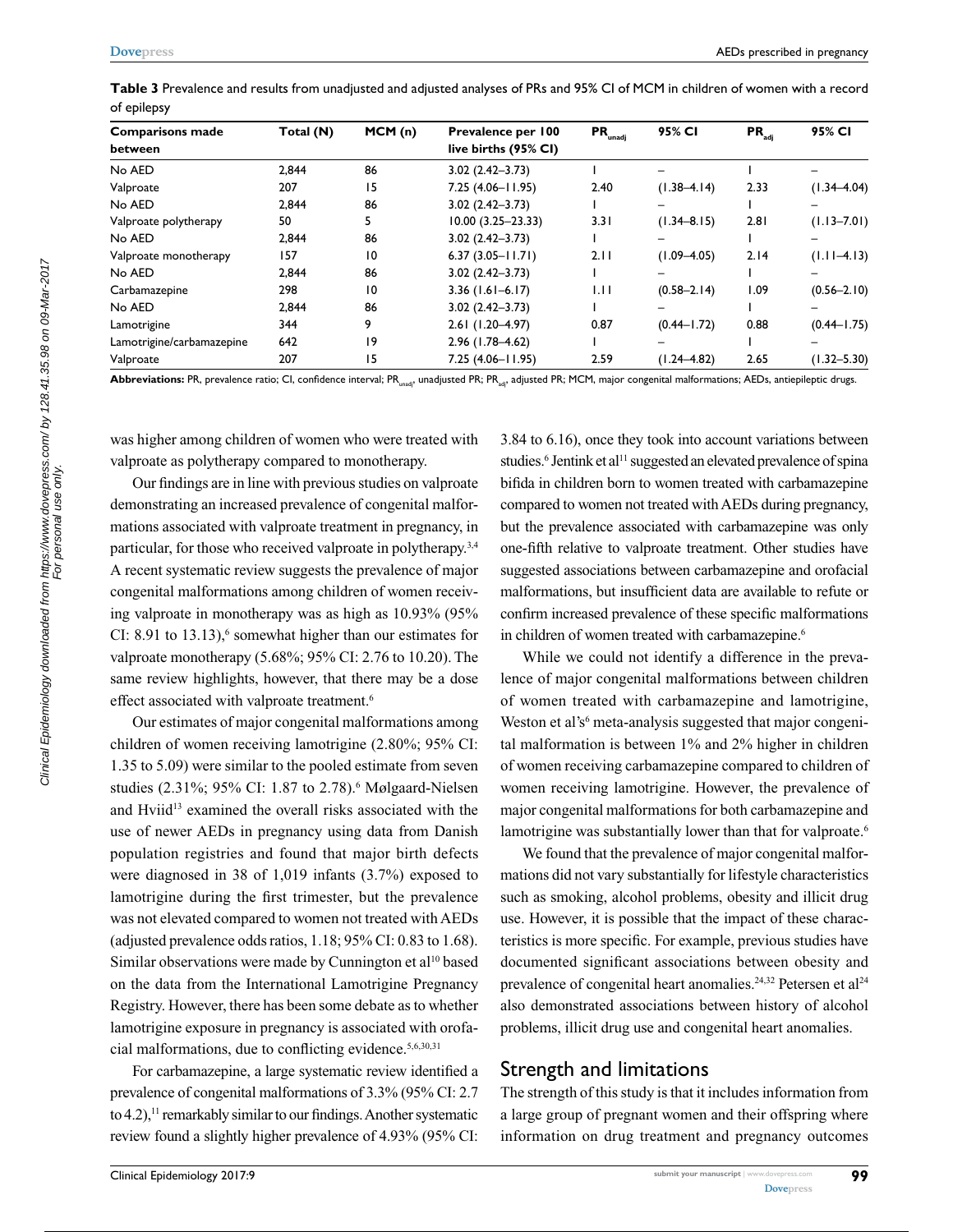were recorded prospectively and therefore were not subject to recall bias. We were able to evaluate the prevalence of valproate, carbamazepine and lamotrigine within the same study, and as the results of our findings for valproate are in line with previous research it may bring further validity to our findings regarding lamotrigine and carbamazepine.

One of the limitations of our study is that we were unable to examine the prevalence of specific congenital malformations such as spina bifida and orofacial malformation as such malformations are rare and therefore require very large sample sizes to evaluate prevalence with confidence.<sup>33</sup>

Our study included pregnancies which resulted in live births. Hence, it is possible that we may have underestimated the prevalence of major congenital malformations associated with AED treatment in pregnancy. This would happen if AED treatment in pregnancy leads to increased risk of miscarriage and still birth.

We could not perform a direct validation of the records of congenital malformations in THIN. However, a study on recording of congenital malformations in UK primary care was performed using data on 188 potentially major congenital malformations from the General Practice Research Database (which is similar in structure to THIN). This study was able to verify 160 malformations (85.1%) as the malformation indicated by the computerized records ranging from 91.7% of those cases verified using photocopied medical records and 77.9% of cases verified using free text.34 Furthermore, our prevalence estimate (2.2%) in children born to women not treated with AEDs during pregnancy is similar to the estimates from British Isles Network of Congenital Anomaly Registers (BINOCAR).35 BINOCAR collated data from six regional registers covering ~36% of the births in England and Wales. Their latest estimate based on data collected in 2012 was 186 per 10,000 births (equivalent to  $1.86\%$ ).<sup>35</sup>

#### Clinical implications

The results of our study support treatment with lamotrigine and carbamazepine in pregnancy as a safer alternative to valproate. However, women and health-care professionals need to strike a balance between effectiveness and safety when considering treatment options bearing in mind that for some women switching to carbamazepine or lamotrigine may not be a suitable treatment option.<sup>7</sup> Alternative treatment options may be considered in this situation, but limited evidence is available on many AEDs.<sup>6</sup>

# **Conclusion**

The results of our study suggest that lamotrigine and carbamazepine are safer treatment options than valproate in pregnancy and both should be considered as treatment for women of childbearing potential and in pregnancy.

# **Acknowledgments**

The study was funded by National Institute for Health Research Health Technology Assessment program (Grant 11/35/06). The funder had no role in the design or conduct of the study. We thank the four women who formed a Lived Experience Advisory Panel for their feedback and input on the study.

# **Disclosure**

PJC has in the last three years been a paid member of an advisory boards of Lundbeck. CJS has received funding for research from Novartis Vaccines and Diagnostics. IP supervises a PhD student who is sponsored by Novo Nordisk. IN is currently member of the NIHR HTA commissioning board. The other authors report no conflicts of interest in this work.

#### **References**

- 1. Tomson T, Battino D. Teratogenic effects of antiepileptic drugs. *Lancet Neurol*. 2012;11(9):803–813.
- 2. Galbally M, Roberts M, Buist A; Perinatal Psychotropic Review Group. Mood stabilizers in pregnancy: a systematic review. *Aust N Z J Psychiatry*. 2010;44(11):967–977.
- 3. Meador K, Reynolds MW, Crean S, Fahrbach K, Probst C. Pregnancy outcomes in women with epilepsy: a systematic review and metaanalysis of published pregnancy registries and cohorts. *Epilepsy Res*. 2008;81(1):1–13.
- 4. Jentink J, Loane MA, Dolk H, et al. Valproic acid monotherapy in pregnancy and major congenital malformations. *N Engl J Med*. 2010;362(23): 2185–2193.
- 5. Dolk H, Jentink J, Loane M, Morris J, de Jong-van den Berg LTW; EUROCAT Antiepileptic Drug Working Group. Does lamotrigine use in pregnancy increase orofacial cleft risk relative to other malformations? *Neurology*. 2008;71(10):714–722.
- 6. Weston J, Bromley R, Jackson CF, et al. Monotherapy treatment of epilepsy in pregnancy: congenital malformation outcomes in the child. *Cochrane Database Syst Rev*. 2016;11:CD010224.
- 7. Tomson T, Marson A, Boon P, et al. Valproate in the treatment of epilepsy in girls and women of childbearing potential. *Epilepsia*. 2015; 56(7):1006–1019.
- 8. Medicines and Healthcare Products Regulatory Agency [webpage on the Internet]. Valproate and of Risk of Abnormal Pregnancy Outcomes: New Communication Materials Drug Safety Update – GOV.UK [cited Feb 20, 2016]. Available from: https://www.gov.uk/drug-safetyupdate/valproate-and-of-risk-of-abnormal-pregnancy-outcomes-newcommunication-materials. Accessed December 1, 2016.
- 9. Man S-L, Petersen I, Thompson M, Nazareth I. Antiepileptic drugs during pregnancy in primary care: a UK population based study. *PLoS One*. 2012;7(12):e52339.
- 10. Cunnington M, Tennis P; International Lamotrigine Pregnancy Registry Scientific Advisory Committee. Lamotrigine and the risk of malformations in pregnancy. *Neurology*. 2005;64(6):955–960.
- 11. Jentink J, Dolk H, Loane MA, et al. Intrauterine exposure to carbamazepine and specific congenital malformations: systematic review and case-control study. *BMJ*. 2010;341:c6581.
- 12. Nulman I. Carbamazepine in pregnancy. *BMJ*. 2010;341:c6582.
- 13. Mølgaard-Nielsen D, Hviid A. Newer-generation antiepileptic drugs and the risk of major birth defects. *JAMA*. 2011;305(19):1996–2002.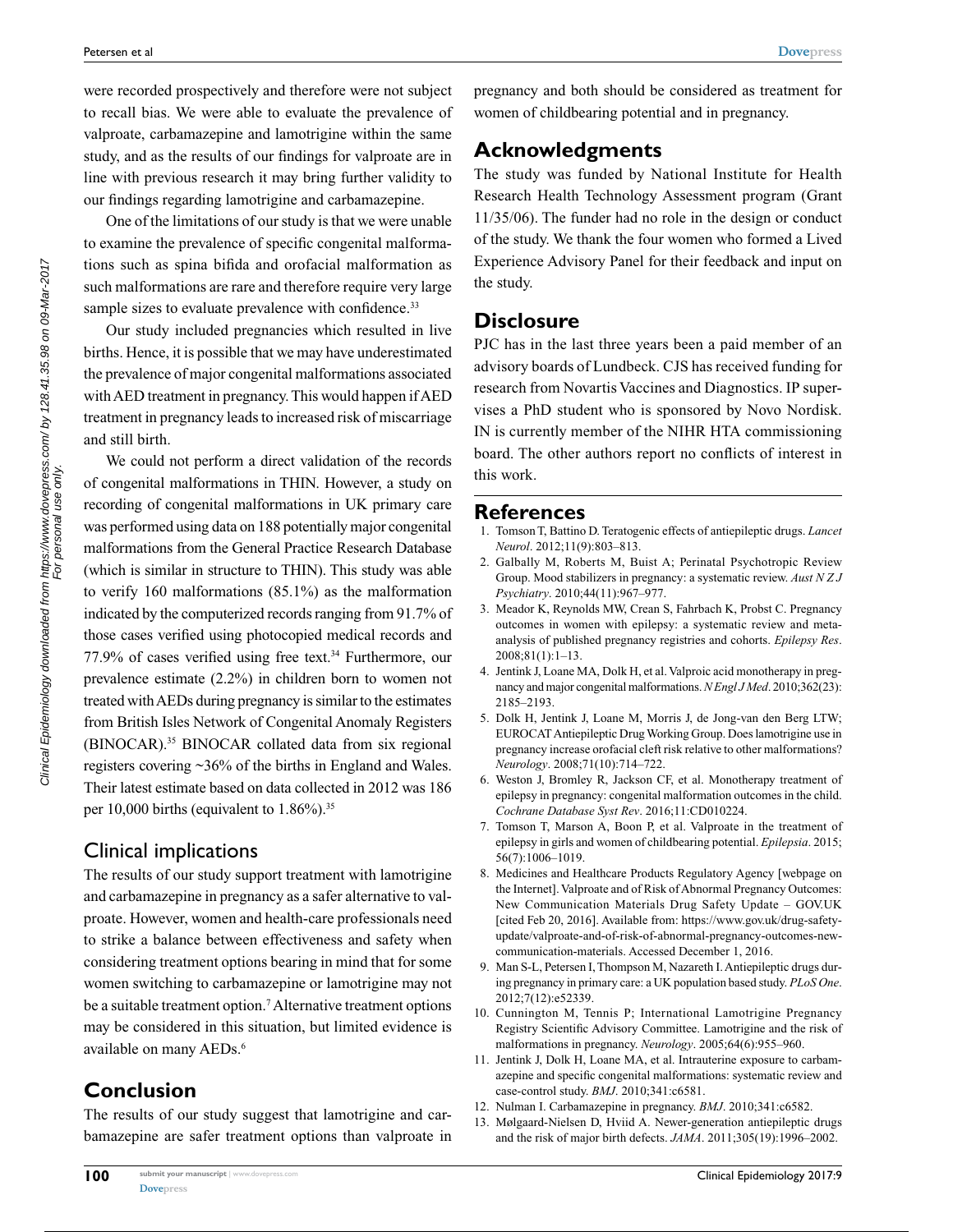- 14. National Institute for Health and Care Excellence (NICE) [webpage on the Internet]. Antenatal and Postnatal Mental Health: Clinical Management and Service Guidance. 2014. Available from: http://guidance.nice. org.uk/CG192. Accessed December 19, 2016.
- 15. Harden CL, Meador KJ, Pennell PB, et al. Practice parameter update: management issues for women with epilepsy – focus on pregnancy (an evidence-based review): teratogenesis and perinatal outcomes report of the Quality Standards Subcommittee and Therapeutics and Technology Assessment Subcommittee of the American Academy of Neurology and American Epilepsy Society. *Neurology*. 2009;73(2):133–141.
- 16. Petersen I, McCrea RL, Sammon CJ, et al. Risks and benefits of psychotropic medication in pregnancy: cohort studies based on UK electronic primary care health records. *Health Technol Assess*. 2016; 20(23):1–176.
- 17. Chisholm J. The Read clinical classification. *Br Med J*. 1990; 300(6732):1092.
- 18. Davé S, Petersen I. Creating medical and drug code lists to identify cases in primary care databases. *Pharmacoepidemiol Drug Saf*. 2009;18(8):704–707.
- 19. Lis Y, Mann RD. The VAMP research multi-purpose database in the UK. *J Clin Epidemiol*. 1995;48(3):431–443.
- 20. Blak BT, Thompson M, Dattani H, Bourke A. Generalisability of the health improvement network (THIN) database: demographics, chronic disease prevalence and mortality rates. *Inform Prim Care*. 2011;19(4):251–255.
- 21. Williams T, van Staa T, Puri S, Eaton S. Recent advances in the utility and use of the General Practice Research Database as an example of a UK Primary Care Data resource. *Ther Adv Drug Saf*. 2012;3(2):89–99.
- 22. Horsfall L, Walters K, Petersen I. Identifying periods of acceptable computer usage in primary care research databases. *Pharmacoepidemiol Drug Saf*. 2013;22(1):64–69.
- 23. Maguire A, Blak BT, Thompson M. The importance of defining periods of complete mortality reporting for research using automated data from primary care. *Pharmacoepidemiol Drug Saf*. 2009;18(1):76–83.
- 24. Petersen I, Evans SJ, Gilbert R, Marston L, Nazareth I. Selective serotonin reuptake inhibitors and congenital heart anomalies: comparative cohort studies of women treated before and during pregnancy and their children. *J Clin Psychiatry*. 2016;77(1):e36–e42.
- 25. Petersen I, Gilbert R, Evans S, Ridolfi A, Nazareth I. Oral antibiotic prescribing during pregnancy in primary care: UK population-based study. *J Antimicrob Chemother*. 2010;65(10):2238–2246.
- 26. Kumar P, Burton BK. *Congenital Malformations: Evidence-Based Evaluation and Management*. 1st ed. New York: McGraw-Hill Education/Medical; 2007:408.
- 27. European Surveillance of Congenital Anomalies [webpage on the Internet]. Complete EUROCAT Guide [cited Jun 14, 2016]. Available from: http://www.eurocat-network.eu/aboutus/datacollection/guidelinesforregistration/guide1\_4. Accessed December 19, 2016.
- 28. Petersen I, Sammon CJ, McCrea RL, et al. Risks associated with antipsychotic treatment in pregnancy: comparative cohort studies based on electronic health records. *Schizophr Res*. 2016;176(2): 349–356.
- 29. Ban L, West J, Gibson JE, et al. First trimester exposure to anxiolytic and hypnotic drugs and the risks of major congenital anomalies: a United Kingdom population-based cohort study. *PLoS One*. 2014; 9(6):e100996.
- 30. Meador KJ, Penovich P. What is the risk of orofacial clefts from lamotrigine exposure during pregnancy? *Neurology*. 2008;71(10):706–707.
- 31. Holmes LB, Baldwin EJ, Smith CR, et al. Increased frequency of isolated cleft palate in infants exposed to lamotrigine during pregnancy. *Neurology*. 2008;70(Issue 22, pt 2):2152–2158.
- 32. Mills JL, Troendle J, Conley MR, Carter T, Druschel CM. Maternal obesity and congenital heart defects: a population-based study. *Am J Clin Nutr*. 2010;91(6):1543–1549.
- 33. European Surveillance of Congenital Anomalies [webpage on the Internet]. EUROCAT [cited May 18, 2016]. Available from: http://www. eurocat-network.eu/accessprevalencedata/prevalencetables. Accessed December 19, 2016.
- 34. Charlton RA, Weil JG, Cunnington MC, de Vries CS. Identifying major congenital malformations in the UK general practice research database (GPRD): a study reporting on the sensitivity and added value of photocopied medical records and free text in the GPRD. *Drug Saf*. 2010; 33(9):741–750.
- 35. Springett A, Budd J, Draper ES, et al. *Congenital Anomaly Statistics 2012*. England and Wales; London: British Isles Network of Congenital Anomaly Registers; 2014.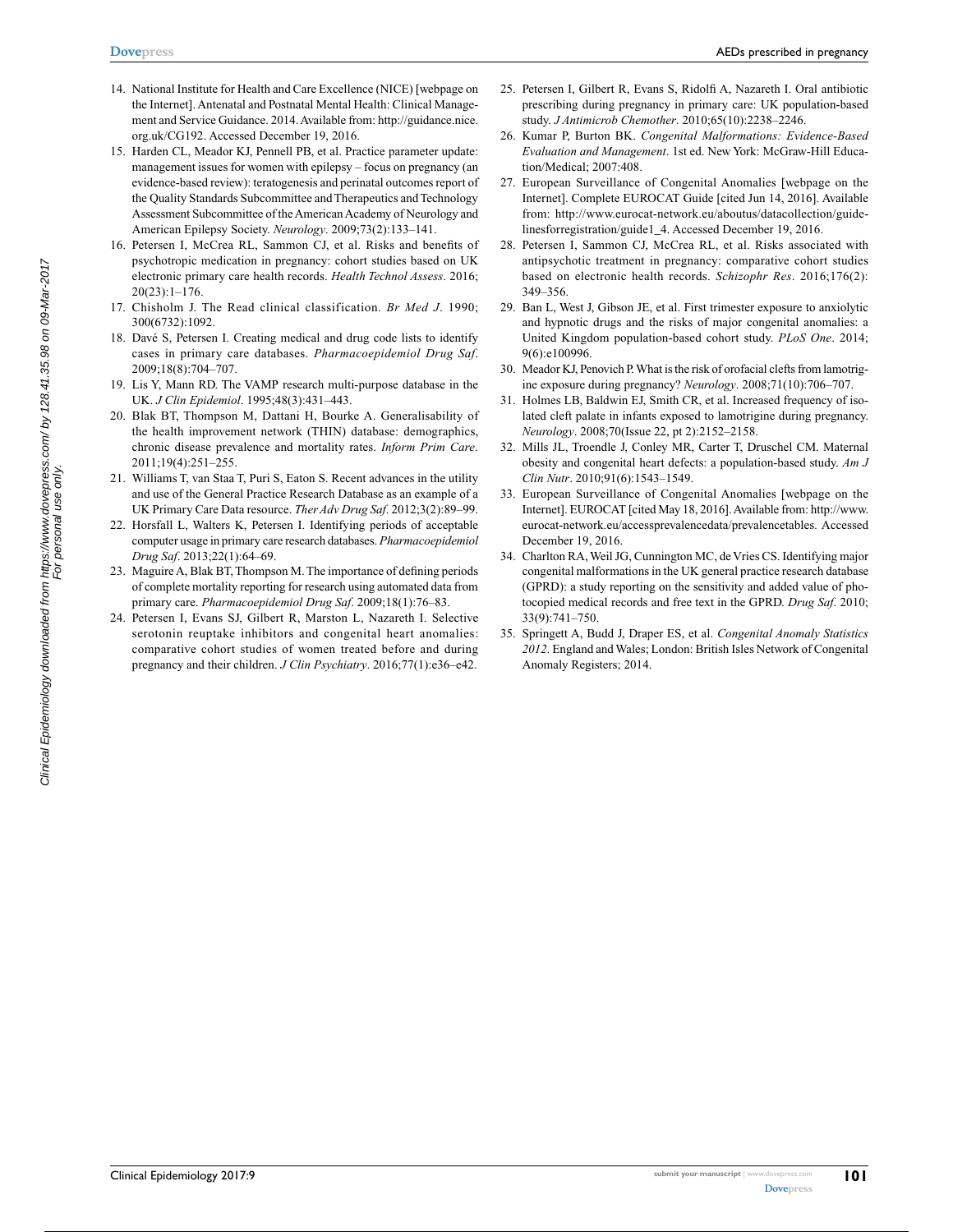# **Supplementary material**

**Table S1** The 50 most commonly recorded Read codes for major congenital malformations

| <b>Read codes</b> | <b>Description</b>                       |
|-------------------|------------------------------------------|
| P54.00            | Ventricular septal defect                |
| PC60.00           | Hypospadias                              |
| PA500             | Congenital hypertrophic pyloric stenosis |
| P550.00           | Atrial septal defect NOS                 |
| P9000             | Cleft palate                             |
| PD23.11           | Congenital dilated renal pelvis          |
| PE112             | Sternomastoid tumor                      |
| P7100             | Coarctation of aorta                     |
| PD34.11           | Duplex kidneys                           |
| P5200             | Tetralogy of Fallot                      |
| PF000             | Polydactyly - supernumerary digits       |
| PG0y000           | Brachycephaly                            |
| P9200             | Cleft palate with cleft lip              |
| PD23.00           | Congenital hydronephrosis                |
| P5500             | Ostium secundum atrial septal defect     |
| <b>PG0z.11</b>    | Dysmorphic features                      |
| PB26.00           | Imperforate anus                         |
| PF100             | Syndactyly – webbing of digits           |
| PG71.00           | Gastroschisis                            |
| P6y2.00           | Pulmonary infundibular stenosis          |
| PB30.00           | Hirschsprung's disease                   |
| PC33.00           | <b>Bicornuate uterus</b>                 |
| PF13.11           | Webbed toes                              |
| P900              | Cleft palate and lip                     |
| PF01.00           | Accessory fingers                        |
| P2100             | Microcephalus                            |
| P9100             | Cleft lip (harelip)                      |
| PD11.00           | Polycystic kidney disease                |
| P360.00           | Congenital ptosis                        |
| PG03.00           | Craniosynostosis                         |
| PI00              | Spina bifida                             |
| PD02.00           | Congenital absence of kidney             |
| <b>PG0C.00</b>    | Pierre-Robin syndrome                    |
| PD13.11           | Multicystic kidney                       |
| P6z00             | Congenital heart anomaly NOS             |
| PH3y200           | Epidermolysis bullosa                    |
| P5100             | Transposition of great vessels           |
| PKy9300           | Prader-Willi syndrome                    |
| P641.00           | Bicuspid aortic valve                    |
| P6700             | Hypoplastic left heart syndrome          |
| P602.00           | Congenital pulmonary stenosis            |
| PK500             | Tuberous sclerosis                       |
| P3100             | Microphthalmos                           |
| P63.00            | Congenital aortic valve stenosis         |
| PH100             | Ichthyosis congenital                    |
| P344200           | Coloboma of iris                         |
| P3y0.00           | Ocular albinism                          |
| P8000             | Choanal atresia                          |
| PA30.00           | Atresia of esophagus                     |
| PC60312           | Hypospadias, glandular                   |

**Abbreviation:** NOS, not otherwise specified.